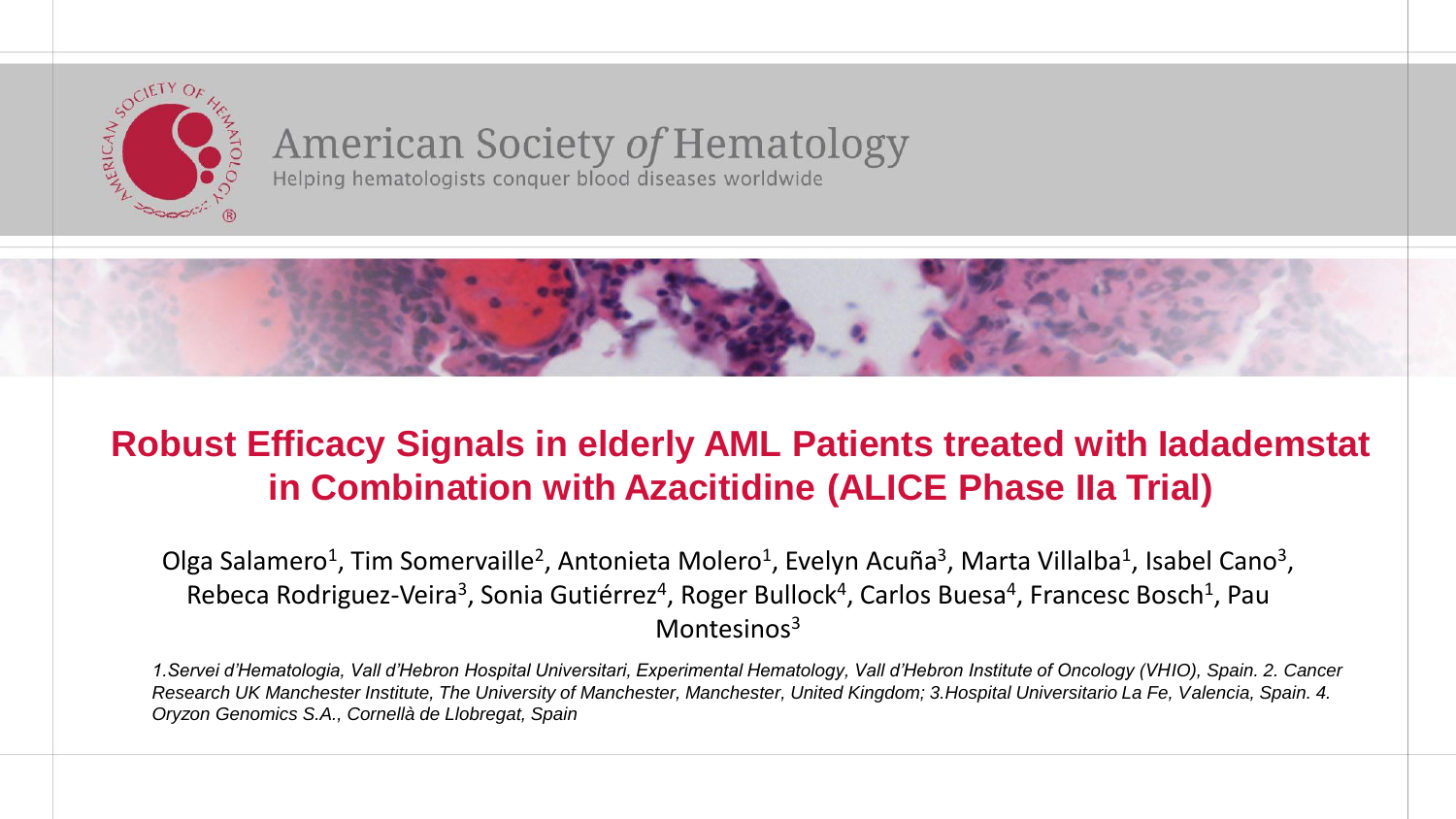## **Disclosure**



### **Dr. Olga Salamero**

Hematologist at the Hospital Vall d'Hebron and Researcher at the Experimental Hematology Group of the Vall d'Hebron Institute of Oncology (VHIO)

*OS: honoraria from Celgene, Novartis, Daichii Sankyo and Jazz Pharmaceuticals; consulting or advisory role from Celgene, Novartis, Pfizer and Jazz Pharmaceuticals; and travel, accommodations or expenses from Celgene, Novartis and Daiichi Sankyo. TS: consultancy and honoraria from Novartis; research funding from Imago Bioscience. AM: honoraria from Abbvie and Jansen; and Travel, Accommodations, Expenses from Celgene; FB: honoraria from Roche, Celgene, Takeda, Astra-Zeneca, Novartis, AbbVie and Janssen. SG, RB, and CB are employees of Oryzon Genomics S.A. CB is the Chief Executive Officer and holds equity of Oryzon Genomics S.A. Oryzon Genomics S.A. sponsors the ALICE clinical trial.*

## **American Society of Hematology**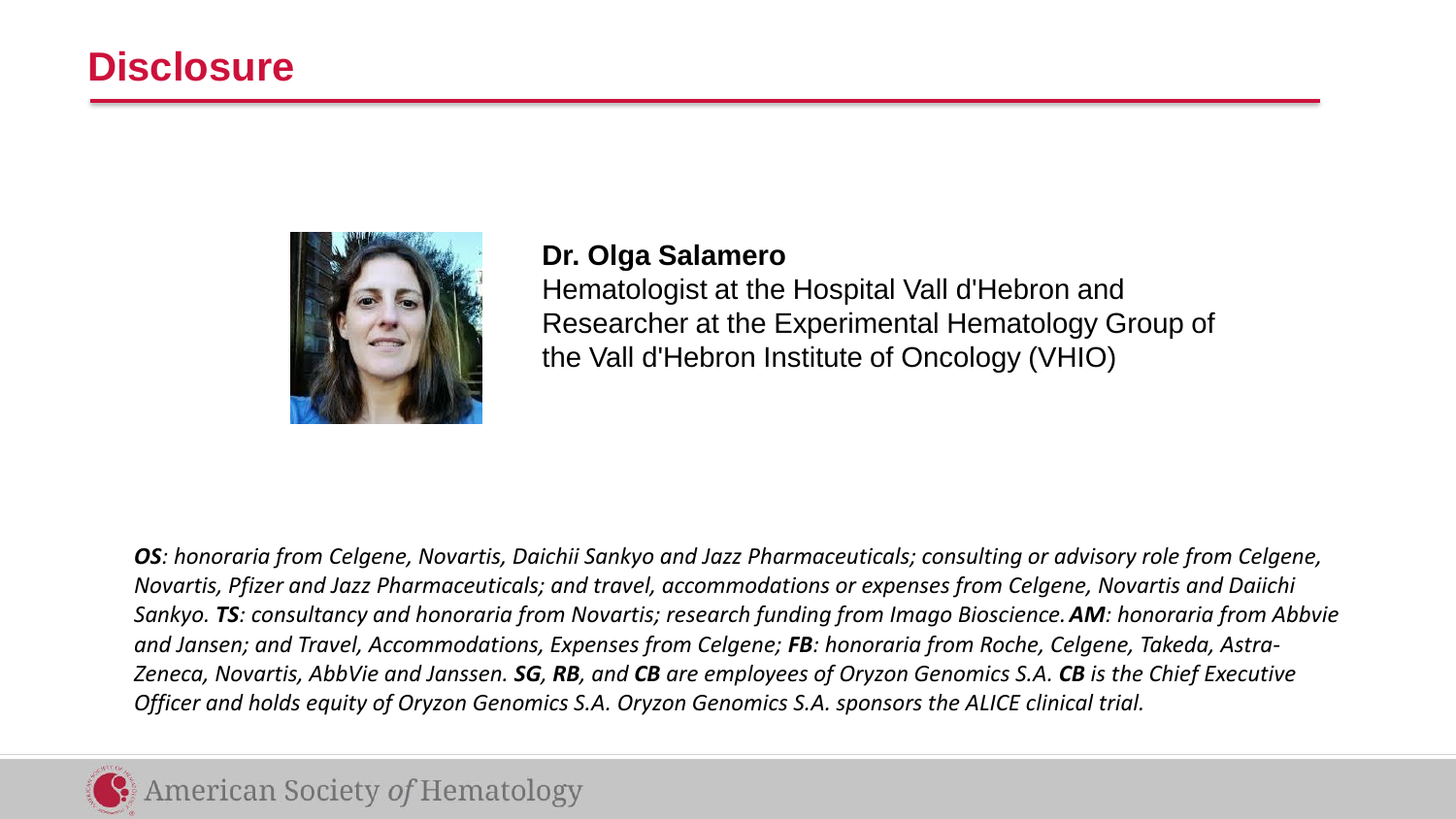## **Iadademstat in AML**

- $\circ$  LSD1 is a key effector of the differentiation block in MLL leukemia
- o LSD1i disrupt the interaction of LSD1 and transcription repressor GFI1, which is bound to a discrete set of enhancers located close to transcription factor genes that regulate myeloid differentiation

#### **Iadademstat has demonstrated**

- Highly active and selective LSD1 inhibition
- Safe and well tolerated in monotherapy
- Side effects mostly confined to the hematological compartment as predicted by the MoA
- Strong differentiating activity, especially in MLLr
- Signs of clinical activity as single agent in patient population (R/R all-in)



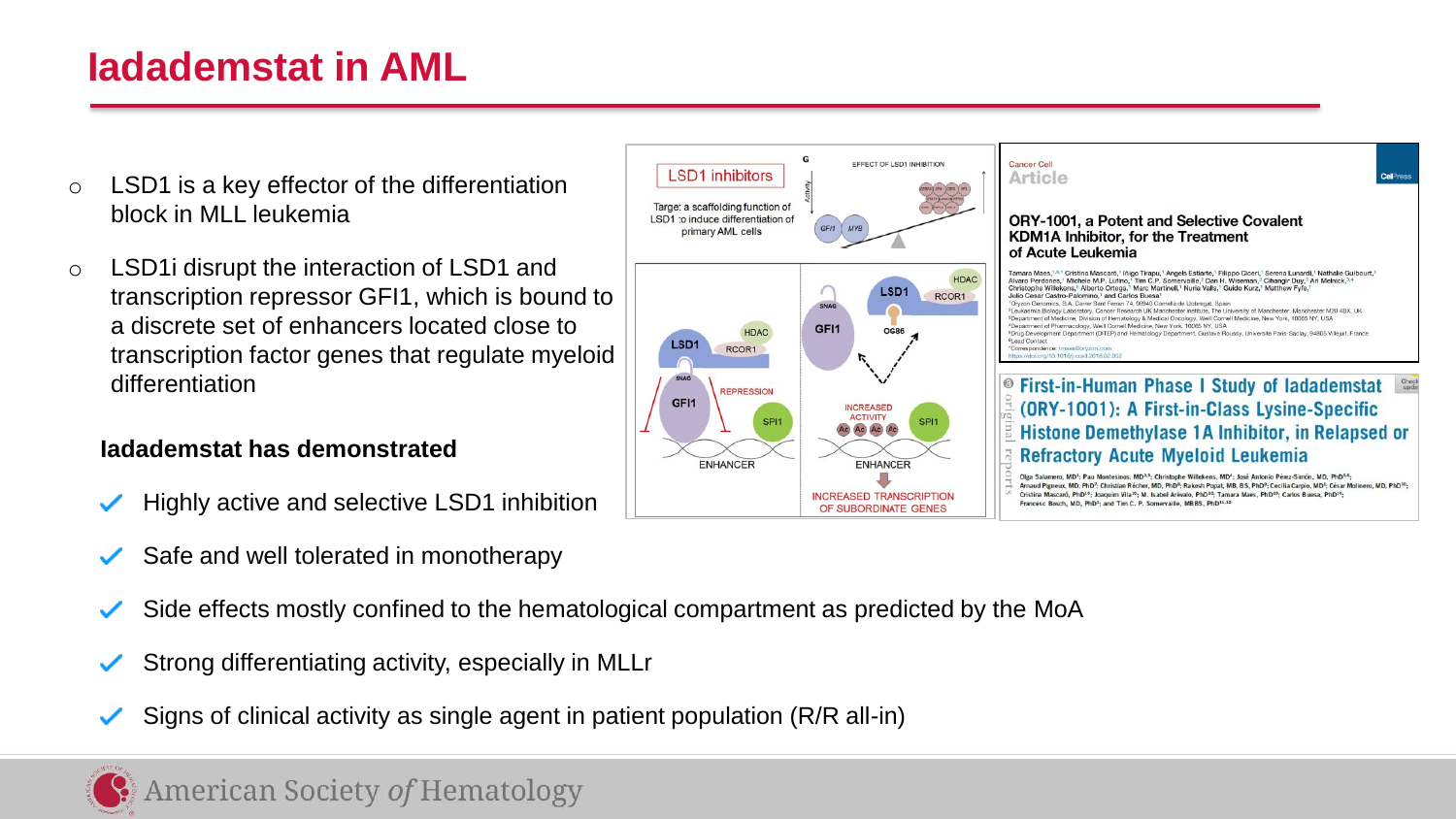## **ALICE Design and Demographics**

**A Phase IIa study to evaluate the safety, tolerability, dose finding and efficacy of iadademstat (ORY-1001) in combination with azacitidine in elder***ly* **unfit patients with previously untreated AML**

- Single arm & Open label. Up to 36 patients to be enrolled.
- $\checkmark$  5 active sites in Spain.
- **Primary endpoint**: Safety and tolerability of the combination with hypomethylating agent, azacitidine.
- **Secondary endpoints:** Responses; time to response; duration of response and overall survival.
- **Main Inclusion criteria:**
	- o Subjects with AML according to WHO classification, considered ineligible for intensive chemotherapy or who have refused it.
	- o Subjects may not have received azacitidine or prior treatment for AML other than hydroxyurea.

| Demographic data |           |             |  |  |  |
|------------------|-----------|-------------|--|--|--|
| nº of patients   |           | 19          |  |  |  |
| Sex              | Male      | 9(47.4%     |  |  |  |
|                  | Female    | 10 (54.6 %) |  |  |  |
| Age              | Mean      | 76          |  |  |  |
|                  | (Min/Max) | (70/83)     |  |  |  |
| Race             | Caucasian | 14 (100%)   |  |  |  |
| Weight           | Mean (kg) | 71.5        |  |  |  |
|                  | (Min/Max) | (54.5/104)  |  |  |  |
| Height           | Mean (cm) | 160.3       |  |  |  |
|                  | (Min/Max) | (150/175)   |  |  |  |
| <b>BMI</b>       | Mean      | 27.9        |  |  |  |
|                  | (Min/Max) | (20/36.1)   |  |  |  |

| <b>AML Diagnose</b>                             |            |  |  |  |  |
|-------------------------------------------------|------------|--|--|--|--|
| WHO (n=19)                                      |            |  |  |  |  |
| AML not otherwise categorized                   | 11 (57.9%) |  |  |  |  |
| AML and MDS, therapy-related                    | 6(31.6%)   |  |  |  |  |
| AML with recurrent genetic abnormalities        | 2(10.5%)   |  |  |  |  |
| FAB (n=15)                                      |            |  |  |  |  |
| M0 (myeloblastic, minimally differentiated)     | 3(20%)     |  |  |  |  |
| M1 (myeloblastic, minimal maturation)           | 3(20%)     |  |  |  |  |
| M2 (myeloblastic, with granulocytic maturation) | 5(33.3%)   |  |  |  |  |
| M4 (acutemyelomonocytic leukemia)               | 3(20%)     |  |  |  |  |
| M5a (monoblastic)                               | 1(6.7%)    |  |  |  |  |

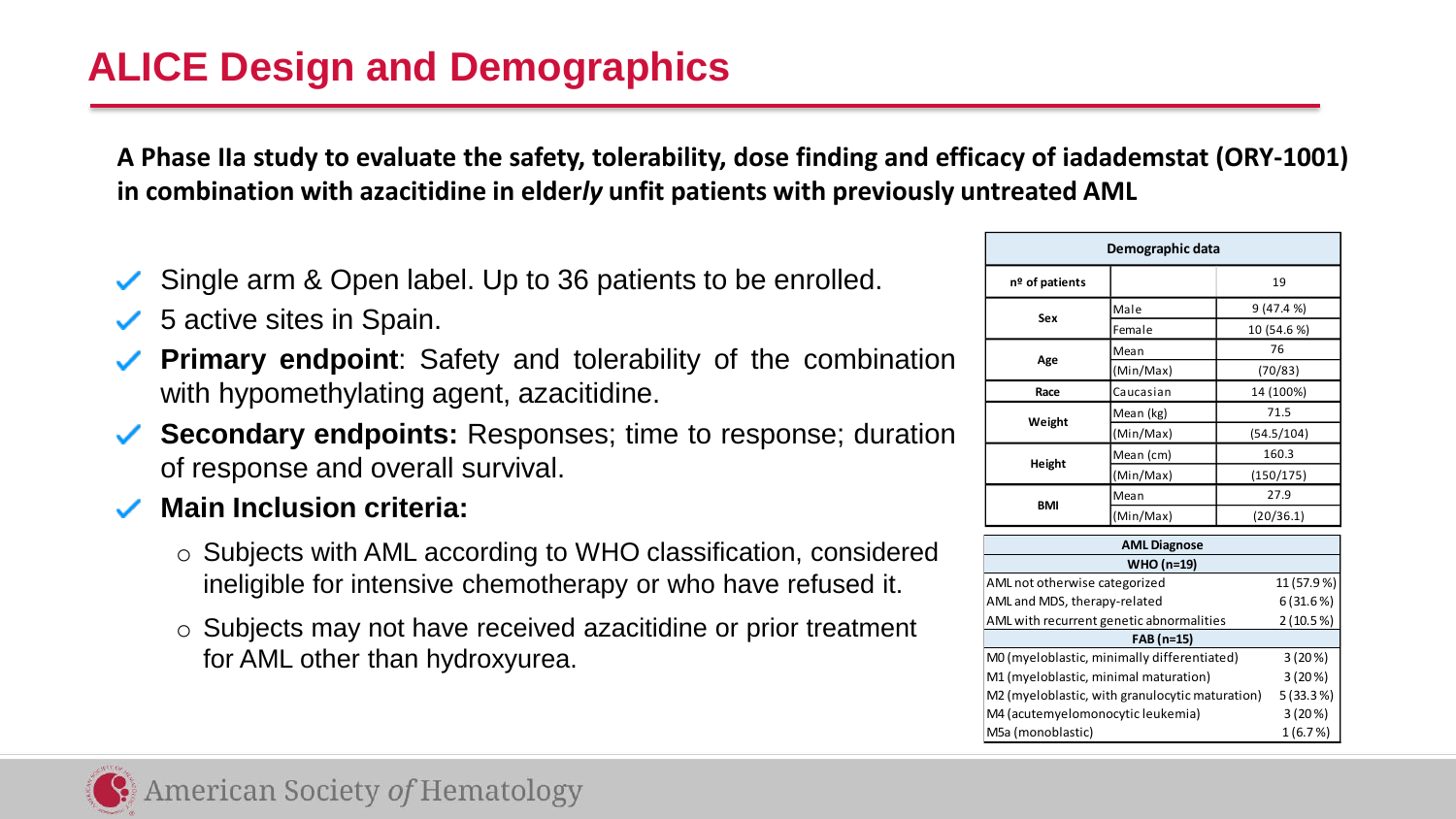## **Preliminary Safety Results**

#### **Besides the expected hematological impact, the iadademstat-azacitidine combination appears to be safe and well tolerated**

- 247 AEs affecting all patients were reported as related to  $\checkmark$ the study drugs (ARs), azacitidine or iadademstat
	- o Most of them were related to the hematological compartment, mainly neutropenia and thrombocytopenia
	- o Only 3 Grade 3-4 adverse reactions were observed in two patients not related with the hematological compartment (asthenia, dysgeusia and weight reduction)
- Among the 41 serious adverse events reported, only 2 ✓ were considered as related to iadademstat (differentiation syndrome and a fatal ICH).
- Seven deaths have been reported, 5 of them before first ✓ bone marrow assessment.

| <b>System Organ Class</b>                              | Number of patients (%) Event count                |               |                        |                        |  |
|--------------------------------------------------------|---------------------------------------------------|---------------|------------------------|------------------------|--|
| <b>Preferred Term</b>                                  | <b>Adverse reactions</b><br><b>Adverse events</b> |               | <b>Serious Adverse</b> | <b>Serious Adverse</b> |  |
|                                                        | (AEs)                                             | (ARS)         | events (SAEs)          | reactions (SARs)       |  |
| <b>Investigations</b>                                  | 17 (89.5) 228                                     | 16 (84.2) 151 | 2(10.5)2               | 0(0.0)0                |  |
| Platelet count decreased                               | 14 (73.7) 102                                     | 13 (68.4) 78  | 0(0.0)0                | 0(0.0)0                |  |
| Neutrophil count decreased                             | 13 (68.4) 95                                      | 12 (63.2) 70  | 0(0.0)0                | 0(0.0)0                |  |
| Other                                                  | 14 (73.7) 31                                      | 3(15.8)3      | 2(10.5)2               | 0(0.0)0                |  |
| <b>Gastrointestinal disorders</b>                      | 17 (89.5) 61                                      | 10 (52.6) 19  | 1(5.3)1                | 0(0.0)0                |  |
| Constipation                                           | 12 (63.2) 27                                      | 6(31.6)10     | 0(0.0)0                | 0(0.0)0                |  |
| Nausea                                                 | 6(31.6)9                                          | 3(15.8)5      | 1(5.3)1                | 0(0.0)0                |  |
| Other                                                  | 10 (52.6) 25                                      | 3(15.8)4      | 0(0.0)0                | 0(0.0)0                |  |
| <b>General disorders and administration conditions</b> | 16 (84.2) 47                                      | 6 (31.6) 11   | 5(26.3)5               | 0(0.0)0                |  |
| Asthenia                                               | 11 (57.9) 23                                      | 5(26.3)10     | 0(0.0)0                | 0(0.0)0                |  |
| Pyrexia                                                | 8 (42.1) 11                                       | 1(5.3)1       | 3(15.8)3               | 0(0.0)0                |  |
| <b>Others</b>                                          | 7(36.8)13                                         | 0(0.0)0       | 2(10.5)2               | 0(0.0)0                |  |
| <b>Blood and lymphatic system disorders</b>            | 16 (84.2) 117                                     | 7 (36.8) 41   | 6(31.6)7               | 0(0.0)0                |  |
| Anaemia                                                | 13 (68.4) 101                                     | 6(31.6)40     | 0(0.0)0                | 0(0.0)0                |  |
| Febrile neutropenia                                    | 8 (42.1) 9                                        | 0(0.0)0       | 6(31.6)7               | 0(0.0)0                |  |
| Other                                                  | 5(26.3)7                                          | 1(5.3)1       | 0(0.0)0                | 0(0.0)0                |  |
| <b>Metabolism and nutrition disorders</b>              | 15 (78.9) 53                                      | 4 (21.1) 7    | 0(0.0)0                | 0(0.0)0                |  |
| Hypoalbuminaemia                                       | 7(36.8)7                                          | 0(0.0)0       | 0(0.0)0                | 0(0.0)0                |  |
| Hyperglycaemia                                         | 5(26.3)6                                          | 0(0.0)0       | 0(0.0)0                | 0(0.0)0                |  |
| Other                                                  | 11 (57.9) 40                                      | 4(21.1)7      | 0(0.0)0                | 0(0.0)0                |  |
| Infections and infestations                            | 13 (68.4) 29                                      | 0(0.0)0       | 12 (63.2) 17           | 0(0.0)0                |  |
| Respiratory tract infection                            | 3(15.8)3                                          | 0(0.0)0       | 1(5.3)1                | 0(0.0)0                |  |
| Pneumonia                                              | 3(15.8)3                                          | 0(0.0)0       | 3(15.8)3               | 0(0.0)0                |  |
| Other                                                  | 12 (63.2) 23                                      | 0(0.0)0       | 11 (57.9) 13           | 0(0.0)0                |  |
| Nervous system disorders                               | 13 (68.4) 22                                      | 7 (36.8) 11   | 3(15.8)3               | 1(5.3)1                |  |
| Dysgeusia                                              | 8 (42.1) 12                                       | 6(31.6)10     | 0(0.0)0                | 0(0.0)0                |  |
| Haemorrage intracranial                                | 2(10.5)2                                          | 1(5.3)1       | 2(10.5)2               | 1(5.3)1                |  |
| Other                                                  | 5(26.3)8                                          | 0(0.0)0       | 1(5.3)1                | 0(0.0)0                |  |
| Skin and subcutaneous tissue disorders                 | 10 (52.6) 13                                      | 3(15.8)4      | 0(0.0)0                | 0(0.0)0                |  |
| Rash                                                   | 3(15.8)4                                          | 2(10.5)3      | 0(0.0)0                | 0(0.0)0                |  |
| Other                                                  | 9(47.4)9                                          | 1(5.3)1       | 0(0.0)0                | 0(0.0)0                |  |
| Other                                                  | 12 (63.2) 36                                      | 2(10.5)3      | 5(26.3)6               | 1(5.3)1                |  |
| Differentiation syndrome                               | 1(5.3)1                                           | 1(5.3)1       | 1(5.3)1                | 1(5.3)1                |  |
| Other                                                  | 11 (57.9) 35                                      | 1(5.3)2       | 4(21.1)5               | 0(0.0)0                |  |

*A patient with more than one finding in the specific category Preferred Term or System Organ Class was only counted once*

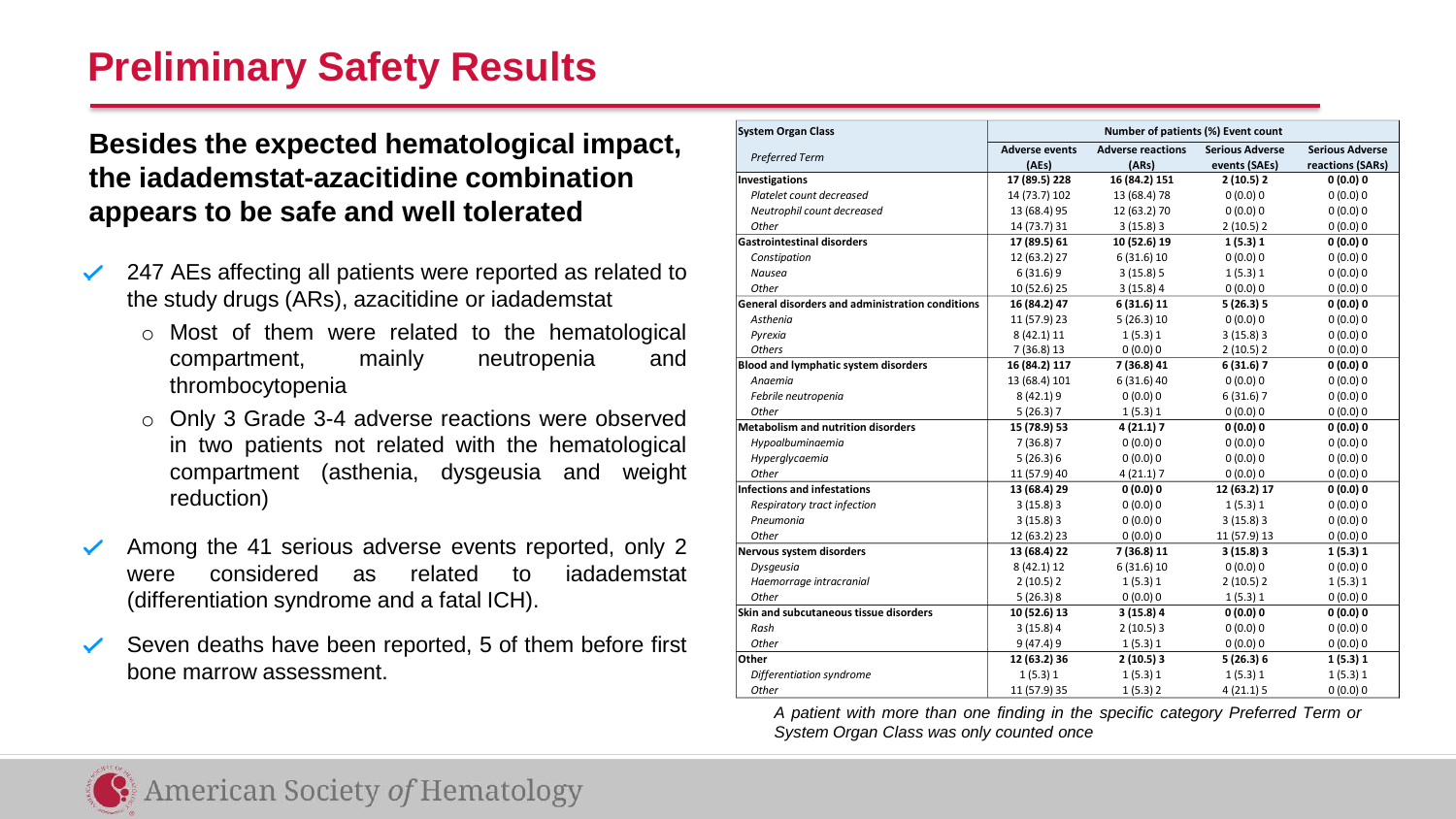# **Preliminary Pharmacodynamic data** 15 **ided**<br>dd<br>fr

- PK levels revealed similar Ctrough for 90 and 60 µg/sqm/d doses
- PBMC LSD1 Target engagement in leukemia patients is equivalent at both doses ✓
- In the light of the above data and aiming for a better safety and tolerability, the dose of 60 µg/sqm/d was selected as the preferred dose in this patient population **Treatment day**



The results obtained so far suggest that the therapeutic efficacy between the two doses is equivalent, with current ORRs of 85% at 90 µg/sqm/d and 83% at 60 µg/sqm/d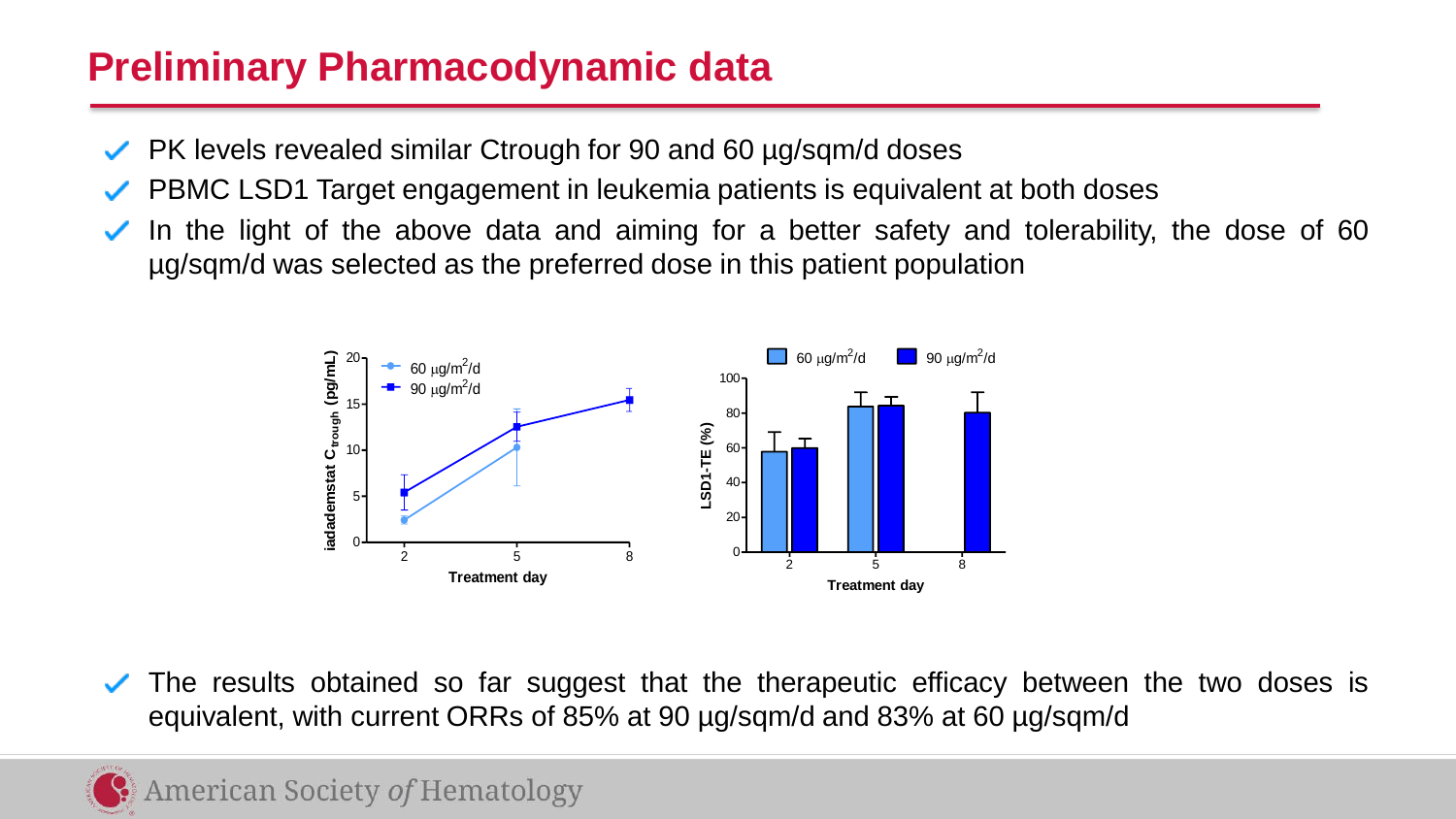

- Robust ORR: 85%(\*) a.p.p.; 61% as per ITT; durable responses
- Growing median duration of response as the study progresses: 308 days
- Fast time to response: 1 cycle

(\*) The results presented at ASH-2020 had an error in the reported ORR data due to one patient being *included by mistake in the evaluable a.p.p. population. This error was only detected after uploading the* communication to the ASH-2020 IT platform. Due to congress rules, it has not been possible to amend the *communication after submission.*

*Data presented correspond to patient cut-off as per October 30th (New patients included after cut-off not shown). Patient follow up as per November 18th* Current longest response (days) 666 *(\*) a.p.p., as per protocol; Evaluable a.p.p., patients with available BM assesment after C1*

Current mOS per eval a.p.p. (days) 269 Transfusion independent on pts >3 months treat. 4 44%